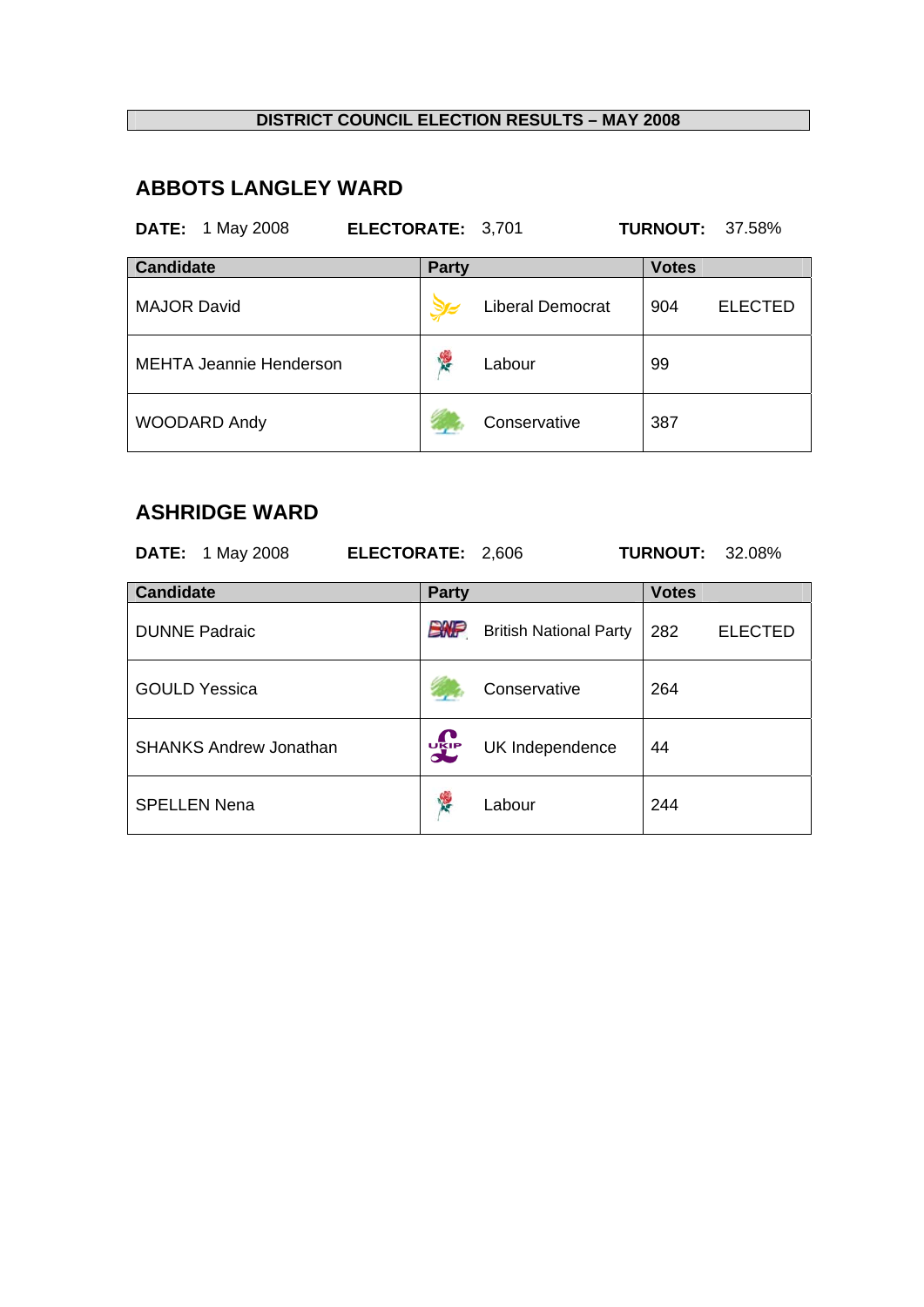# **CARPENDERS PARK WARD**

| <b>DATE:</b> 1 May 2008 | ELECTORATE: 3,970 |                         | <b>TURNOUT:</b> | 44.18%         |
|-------------------------|-------------------|-------------------------|-----------------|----------------|
| <b>Candidate</b>        | <b>Party</b>      |                         | <b>Votes</b>    |                |
| <b>DUNNE Geoff</b>      |                   | <b>Liberal Democrat</b> | 985             | <b>ELECTED</b> |
| <b>LEWELL Craig</b>     |                   | Conservative            | 663             |                |
| O'BRIEN Brendan         | Y.                | Labour                  | 99              |                |

## **CHORLEYWOOD EAST WARD**

|                  | <b>DATE:</b> 1 May 2008 | ELECTORATE: 3,282 |              |                         |              | <b>TURNOUT: 37.90%</b> |
|------------------|-------------------------|-------------------|--------------|-------------------------|--------------|------------------------|
| <b>Candidate</b> |                         |                   | <b>Party</b> |                         | <b>Votes</b> |                        |
|                  | <b>HAYWARD Chris</b>    |                   |              | Conservative            | 1,015        | <b>ELECTED</b>         |
|                  | <b>MAHON-DALY Frank</b> |                   |              | <b>Liberal Democrat</b> | 228          |                        |

### **CHORLEYWOOD WEST WARD**

**DATE:** 1 May 2008 **ELECTORATE:** 4,233 **TURNOUT:** 55.99%

| <b>Candidate</b>           | <b>Party</b> |                         | <b>Votes</b> |                |
|----------------------------|--------------|-------------------------|--------------|----------------|
| <b>ARTHY Bob</b>           |              | Conservative            | 1,059        |                |
| <b>DAVIES Harry</b>        |              | <b>Liberal Democrat</b> | 1,238        | <b>ELECTED</b> |
| <b>MCINTOSH Karen Ruth</b> | <b>RE</b>    | Labour                  | 62           |                |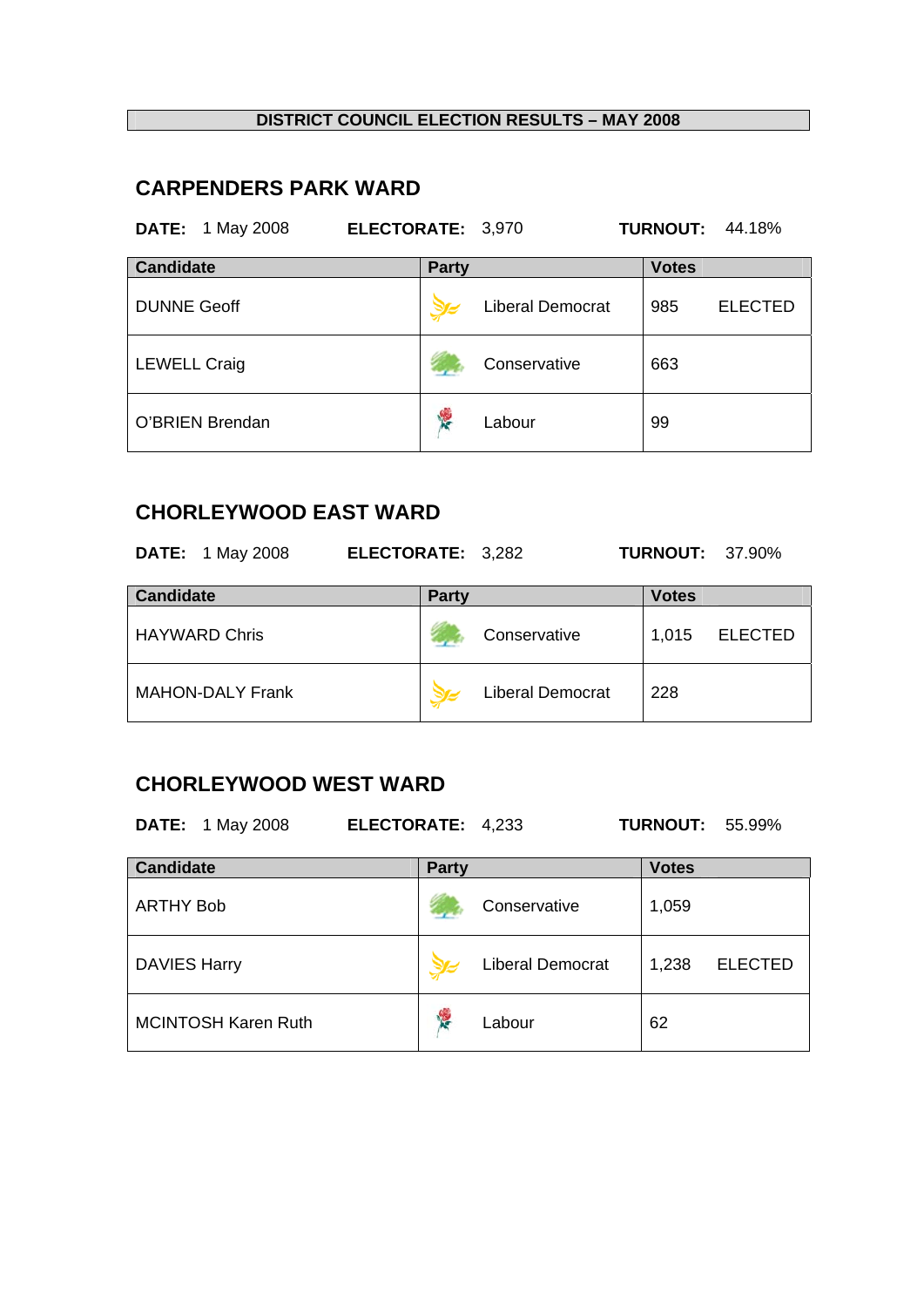# **CROXLEY GREEN WARD**

| <b>DATE:</b> 1 May 2008     | ELECTORATE: 4,255 |                          | <b>TURNOUT: 38.61%</b> |
|-----------------------------|-------------------|--------------------------|------------------------|
| <b>Candidate</b>            | <b>Party</b>      |                          | <b>Votes</b>           |
| <b>ENGLEFIELD Mark</b>      |                   | Conservative             | 647                    |
| <b>HOLMES Roger Warwick</b> | <b>Exclude</b>    | <b>English Democrats</b> | 152                    |
| <b>NORMAN Brian Richard</b> |                   | <b>Liberal Democrat</b>  | <b>ELECTED</b><br>833  |

## **HAYLING WARD**

| <b>DATE:</b> 1 May 2008     | <b>ELECTORATE: 2,531</b> |                               | <b>TURNOUT:</b> | 28.64%         |
|-----------------------------|--------------------------|-------------------------------|-----------------|----------------|
| <b>Candidate</b>            | <b>Party</b>             |                               | <b>Votes</b>    |                |
| <b>CROSS Kerron James</b>   | 豪                        | Labour & Co-operative         | 234             | <b>ELECTED</b> |
| <b>EVANS Richard Martin</b> | <b>DELP</b>              | UK Independence               | 30              |                |
| <b>GATES Deirdre Anne</b>   | ENP                      | <b>British National Party</b> | 220             |                |
| <b>LOWES David John</b>     |                          | <b>Liberal Democrat</b>       | 55              |                |
| <b>WORRALL Jacqueline</b>   |                          | Conservative                  | 186             |                |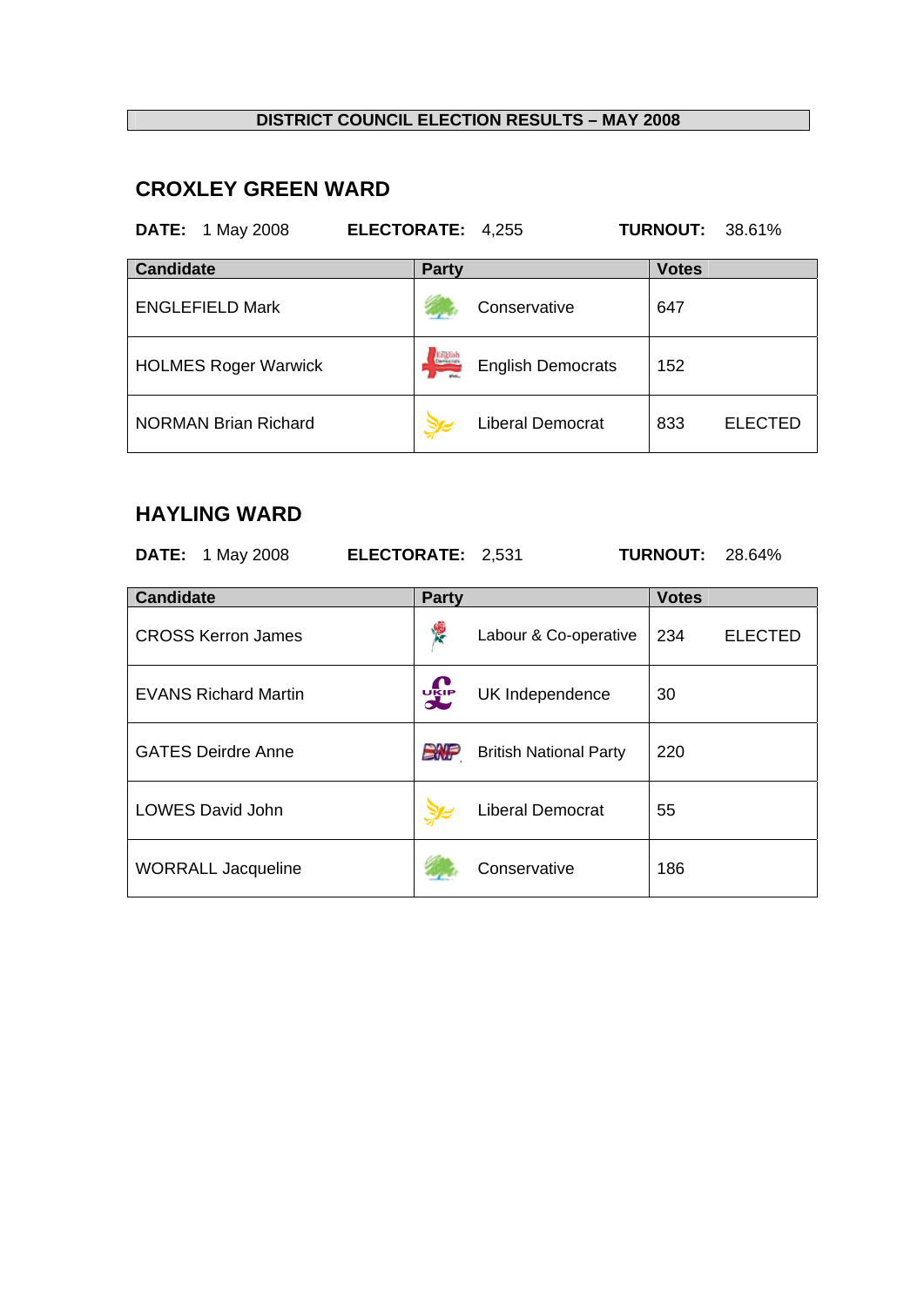# **LANGLEYBURY WARD**

| <b>DATE:</b><br>1 May 2008<br>ELECTORATE: 3,595 |              |                         | <b>TURNOUT:</b> | 32.93%         |
|-------------------------------------------------|--------------|-------------------------|-----------------|----------------|
| <b>Candidate</b>                                | <b>Party</b> |                         | <b>Votes</b>    |                |
| <b>COX Stephen</b>                              |              | Labour                  | 119             |                |
| <b>LAMBERT Margaret Catherine</b>               |              | Conservative            | 257             |                |
| <b>WHATELY-SMITH Chris</b>                      |              | <b>Liberal Democrat</b> | 802             | <b>ELECTED</b> |

## **LEAVESDEN WARD**

| <b>DATE:</b> 1 May 2008  | ELECTORATE: 4,022 |                  | <b>TURNOUT: 27.90%</b> |                |
|--------------------------|-------------------|------------------|------------------------|----------------|
| <b>Candidate</b>         | <b>Party</b>      |                  | <b>Votes</b>           |                |
| <b>BARTRICK Sue</b>      |                   | Liberal Democrat | 807                    | <b>ELECTED</b> |
| <b>GRAY Colin James</b>  | Ķ                 | Labour           | 72                     |                |
| <b>HAWES Christopher</b> |                   | Conservative     | 242                    |                |

# **MAPLE CROSS AND MILL END WARD**

| <b>DATE:</b> 1 May 2008 | <b>ELECTORATE: 4,010</b> | <b>TURNOUT: 30.97%</b> |
|-------------------------|--------------------------|------------------------|
| <b>Candidate</b>        | <b>Party</b>             | Votes                  |

| Candidate                      | <b>Party</b> |                         | <b>Votes</b> |                |
|--------------------------------|--------------|-------------------------|--------------|----------------|
| MCGOWAN James Alexander Robert |              | Conservative            | 466          |                |
| <b>WAKELING Peter</b>          |              | <b>Liberal Democrat</b> | 774          | <b>ELECTED</b> |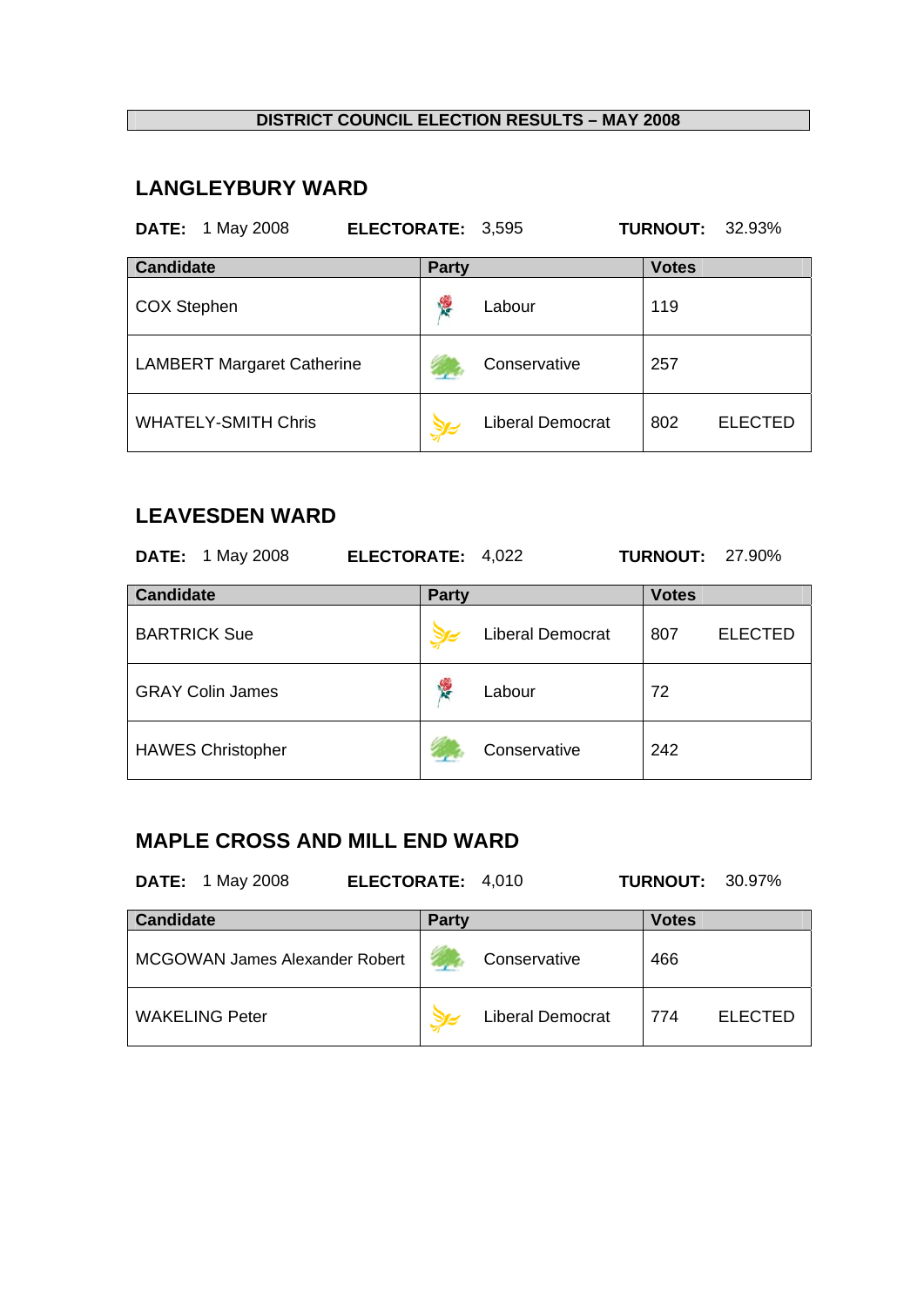# **MOOR PARK & EASTBURY WARD**

| <b>DATE:</b> 1 May 2008 | ELECTORATE: 4,404 |                         | <b>TURNOUT: 35.90%</b> |                |
|-------------------------|-------------------|-------------------------|------------------------|----------------|
| <b>Candidate</b>        | <b>Party</b>      |                         | <b>Votes</b>           |                |
| <b>AITMAN Gabriel</b>   |                   | <b>Liberal Democrat</b> | 368                    |                |
| <b>MEDIRATTA Amrit</b>  |                   | Conservative            | 1,206                  | <b>ELECTED</b> |

## **NORTHWICK WARD**

| <b>DATE:</b> 1 May 2008 | ELECTORATE: 3,567 |                         | <b>TURNOUT: 23.91%</b> |                |
|-------------------------|-------------------|-------------------------|------------------------|----------------|
| <b>Candidate</b>        | <b>Party</b>      |                         | <b>Votes</b>           |                |
| <b>ASQUITH Jeremy</b>   |                   | <b>Liberal Democrat</b> | 276                    |                |
| <b>BUTWICK Malcolm</b>  |                   | Conservative            | 284                    | <b>ELECTED</b> |
| <b>TIPPEN Len</b>       | <b>RES</b>        | Labour                  | 282                    |                |

## **OXHEY HALL WARD**

| <b>DATE:</b> 1 May 2008 | ELECTORATE: 2,562 |                         | <b>TURNOUT: 38.29%</b> |                |
|-------------------------|-------------------|-------------------------|------------------------|----------------|
| <b>Candidate</b>        | <b>Party</b>      |                         | <b>Votes</b>           |                |
| <b>BECKETT Leslie</b>   | <b>K</b>          | Labour                  | 55                     |                |
| <b>SCARTH Alison</b>    |                   | <b>Liberal Democrat</b> | 593                    | <b>ELECTED</b> |
| <b>WILLIAMS David</b>   |                   | Conservative            | 328                    |                |